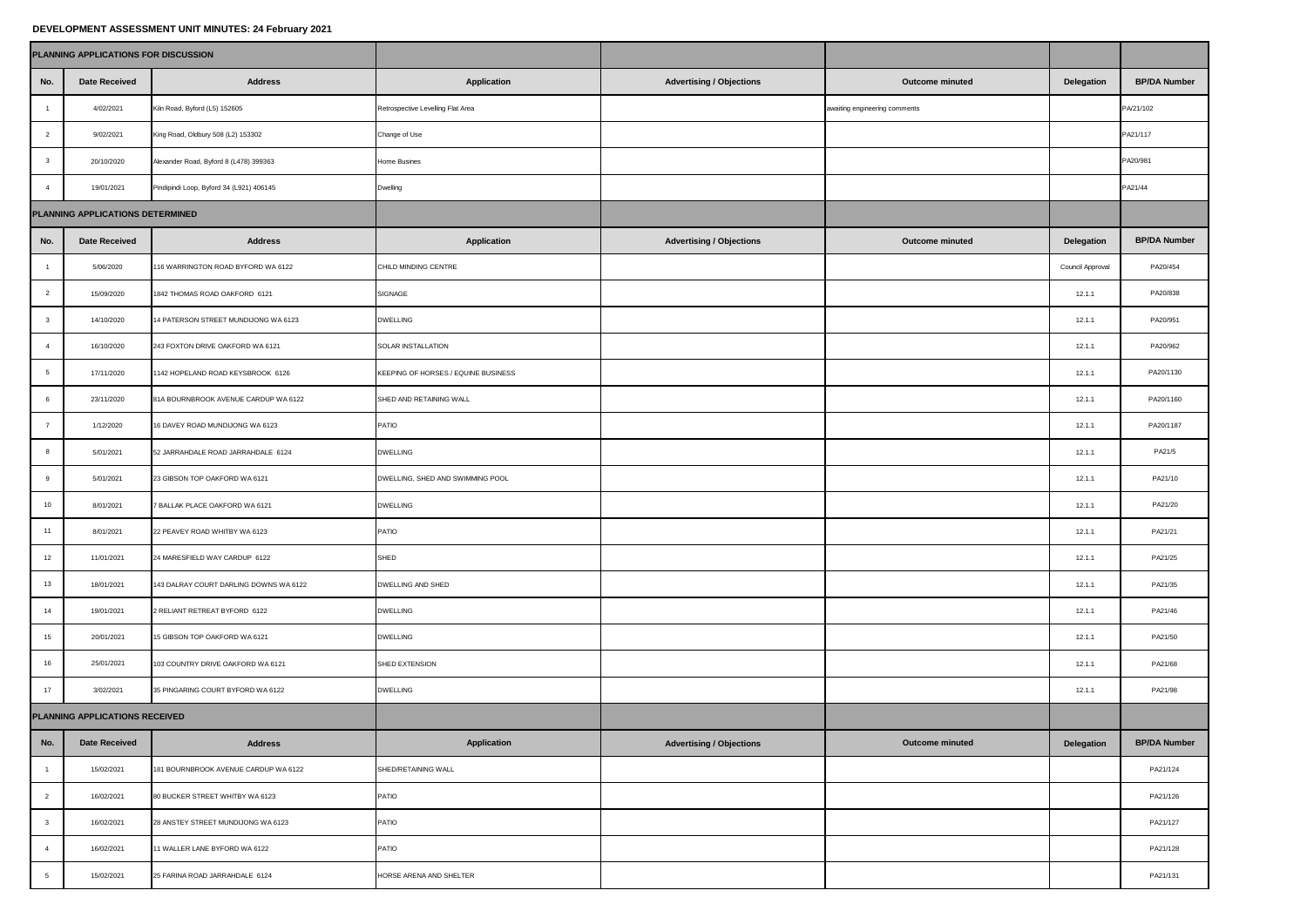| $\,6\,$                               | 16/02/2021                     | 11 CRILLIN WAY BYFORD WA 6122                        | SHED                                                            |                            |                     |                     | PA21/133                  |
|---------------------------------------|--------------------------------|------------------------------------------------------|-----------------------------------------------------------------|----------------------------|---------------------|---------------------|---------------------------|
| $\overline{7}$                        | 15/02/2021                     | 17 FEAST ROAD SERPENTINE 6125                        | WATER TANK AND SHED                                             |                            |                     |                     | PA21/134                  |
| 8                                     | 16/02/2021                     | 57 PETERS WAY OAKFORD WA 6121                        | WATER TANK                                                      |                            |                     |                     | PA21/135                  |
| 9                                     | 16/02/2021                     | 108 DALRAY COURT DARLING DOWNS 6122                  | <b>DWELLING</b>                                                 |                            |                     |                     | PA21/136                  |
| 10                                    | 16/02/2021                     | 43 WINDMILL AVENUE SERPENTINE WA 6125                | EQUESTRIAN ACTIVITY                                             |                            |                     |                     | PA21/138                  |
| 11                                    | 17/02/2021                     | 104 LINTON STREET NORTH BYFORD WA 6122               | SHED                                                            |                            |                     |                     | PA21/141                  |
| 12                                    | 17/02/2021                     | 10 MATHEWS CLOSE SERPENTINE WA 6125                  | SHED                                                            |                            |                     |                     | PA21/142                  |
| 13                                    | 18/02/2021                     | 46 WELLARD STREET SERPENTINE WA 6125                 | PATIO                                                           |                            |                     |                     | PA21/143                  |
| 14                                    | 18/02/2021                     | 11 BULLICH RETREAT JARRAHDALE WA 6124                | SHED                                                            |                            |                     |                     | PA21/149                  |
| 15                                    | 19/02/2021                     | 30 BEACHAM ROAD SERPENTINE WA 6125                   | SEA CONTAINER                                                   |                            |                     |                     | PA21/155                  |
| <b>BUILDING APPLICATIONS RECEIVED</b> |                                |                                                      |                                                                 |                            |                     |                     |                           |
| No.                                   | <b>Date Received</b>           |                                                      | <b>Address 1</b>                                                | Adderss <sub>2</sub>       | <b>Application</b>  | Delegation          | Recommendation<br>minuted |
| $\overline{1}$                        |                                |                                                      |                                                                 |                            |                     |                     |                           |
| <b>BUILDING PERMIT DETERMINATIONS</b> |                                |                                                      |                                                                 |                            |                     |                     |                           |
| No.                                   | <b>Date Approved</b>           |                                                      | <b>Address</b>                                                  | Proposal                   | Recommended minuted | Delegation          | <b>BP/DA Number</b>       |
| $\overline{1}$                        |                                |                                                      |                                                                 |                            |                     |                     |                           |
| HEALTH APPLICATIONS RECEIVED          |                                |                                                      |                                                                 |                            |                     |                     |                           |
|                                       |                                |                                                      |                                                                 |                            |                     |                     |                           |
| No.                                   | <b>Date Received</b>           | <b>Address</b>                                       | Proposal                                                        | <b>Recommended minuted</b> | Delegation          | <b>BP/DA Number</b> |                           |
| $\overline{1}$                        | 15/02/2021                     | 6 Paterson St Mundijong                              | Event application: Mundi Food Fiesta                            |                            |                     | E21/1791            |                           |
| $\overline{\mathbf{2}}$               | 16/02/2021                     | 911 South Western Hwy Byford                         | Food business registration                                      |                            |                     | FB21/06             |                           |
| $\overline{\mathbf{3}}$               | 17/02/2021                     | South Western Hwy Byford and Clondyke Drive Byford   | Afterhours Noise Management Plan                                |                            |                     | IN21/4592           |                           |
| $\overline{4}$                        | 17/02/2021                     | 49 Windmill Avenue Serpentine                        | Application to install an apparatus for the treatment of sewage |                            |                     | HA21/26             |                           |
| 5                                     | 19/02/2021                     | 15 McMillan Street Byford                            | Event application: The Glades Community Movie Night             |                            |                     | E21/2071            |                           |
| $6\phantom{.0}$                       | 22/02/2021                     | unney Rd, Orton Rd, Casuarina Rd, Coyle Rd, King Rd. | Event application: Cycle Winter Series 2021                     |                            |                     | E21/2134            |                           |
|                                       | HEALTH APPLICATIONS DETERMINED |                                                      |                                                                 |                            |                     |                     |                           |
| No.                                   | <b>Date Determined</b>         | <b>Address</b>                                       | Proposal                                                        | Recommended minuted        | Delegation          | <b>BP/DA Number</b> |                           |
| $\mathbf{1}$                          | 16/02/2021                     | 126 Cumming Road Oakford                             | Approval to install an apparatus for the treatment of sewage    |                            |                     | HA21/03             |                           |
| $\overline{2}$                        | 18/02/2021                     | 172B Bournbrook Ave Cardup                           | Approval to install an apparatus for the treatment of sewage    |                            |                     | HA21/18             |                           |
| $\mathbf{3}$                          | 18/02/2021                     | 84 Dalray Court Darling Downs                        | Approval to install an apparatus for the treatment of sewage    |                            |                     | HA21/14             |                           |
| $\overline{4}$                        | 18/02/2021                     | 10 Country Drive Oakford                             | Approval to install an apparatus for the treatment of sewage    |                            |                     | HA21/15             |                           |
| 5 <sub>5</sub>                        | 22/02/2021                     | South Western Hwy Byford and Clondyke Drive Byford   | Afterhours Noise Management Plan - Approval                     |                            |                     | OC21/4588           |                           |
| $\,6\,$                               | 22/02/2021                     | 3 Bromus Way Byford                                  | Food business registration approval - Ma Favourite Bakery       |                            |                     | FB21/02             |                           |